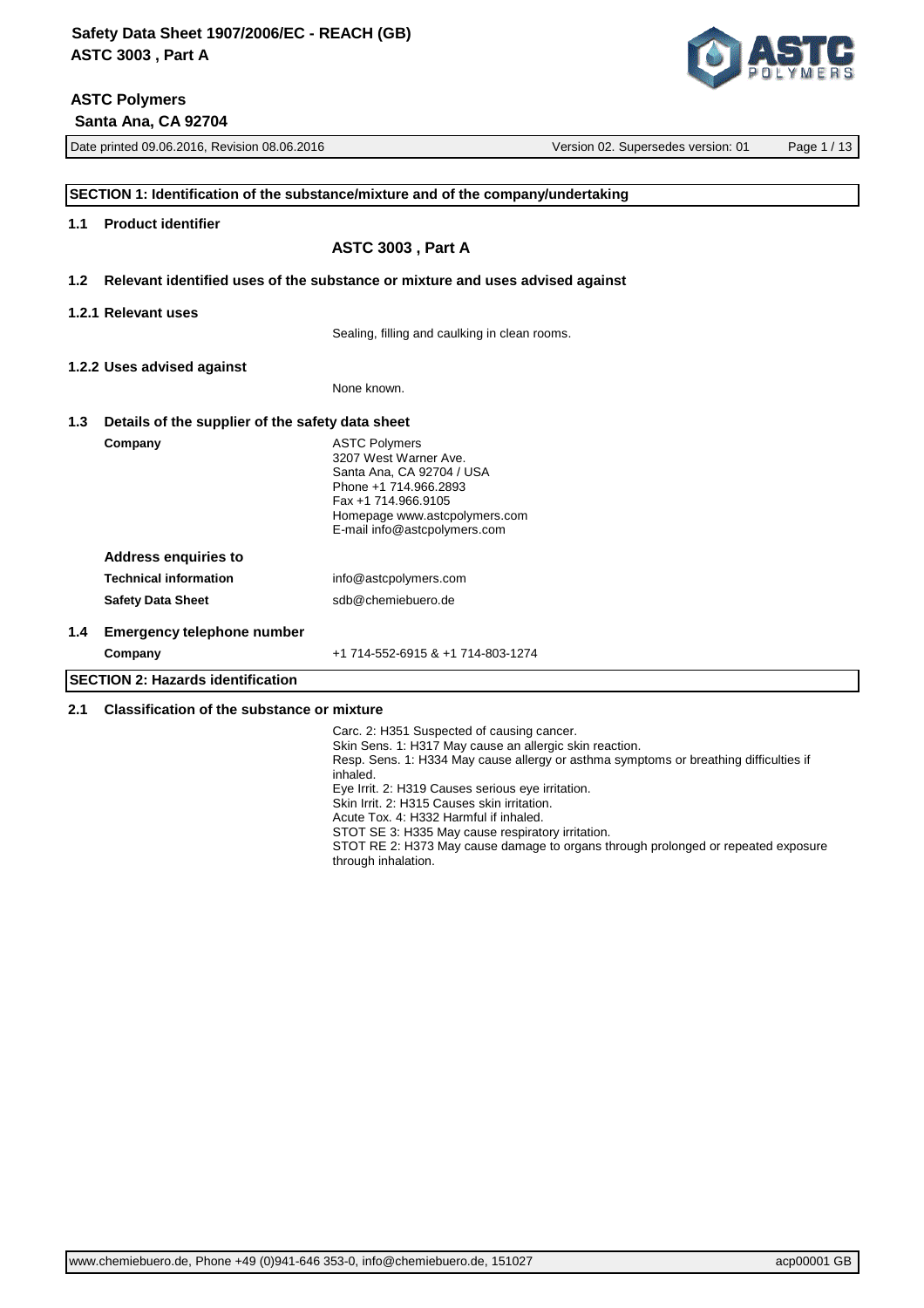Date printed 09.06.2016, Revision 08.06.2016 Version 02. Supersedes version: 01 Page 2 / 13 **2.2 Label elements** The product is required to be labelled in accordance with regulation (EC) No 1272/2008 (CLP). **Hazard pictograms Signal word** DANGER **Contains:**  $4.4'$ -Methylenediphenyl diisocyanate 4,4'-Methylenediphenyl diisocyanate, oligomers **Hazard statements H351** Suspected of causing cancer. H317 May cause an allergic skin reaction. H334 May cause allergy or asthma symptoms or breathing difficulties if inhaled. H319 Causes serious eye irritation. H315 Causes skin irritation. H332 Harmful if inhaled. H335 May cause respiratory irritation. H373 May cause damage to organs through prolonged or repeated exposure through inhalation. **Precautionary statements** P101 If medical advice is needed, have product container or label at hand. P102 Keep out of reach of children. P260 Do not breathe vapours. P271 Use only outdoors or in a well-ventilated area. P280 Wear protective gloves / eye protection / face protection. P284 In case of inadequate ventilation wear respiratory protection. P304+P340 IF INHALED: Remove person to fresh air and keep comfortable for breathing. P342+P311 If experiencing respiratory symptoms: Call a POISON CENTER / doctor. P403+P233 Store in a well-ventilated place. Keep container tightly closed. P405 Store locked up. P501 Dispose of contents/container to in accordance with local/regional/national/international regulation.

**Special labelling** EUH204 Contains isocyanates. May produce an allergic reaction. Persons already sensitised to diisocyanates may develop allergic reactions when using this product. Persons suffering from asthma, eczema or skin problems should avoid contact, including dermal contact, with this product. This product should not be used under conditions of poor ventilation unless a protective mask with an appropriate gas filter (i.e. type A1 according to standard EN 14387) is used.

#### **2.3 Other hazards**

| <b>Physico-chemical hazards</b> | Reactions with water, with formation of carbon dioxide.                  |
|---------------------------------|--------------------------------------------------------------------------|
| <b>Environmental hazards</b>    | Does not contain any PBT or vPvB substances.                             |
| <b>Other hazards</b>            | Further hazards were not determined with the current level of knowledge. |

#### **SECTION 3: Composition / Information on ingredients**

#### **Product-type:**

#### **The product is a mixture.**

|                                                                                                                                                                          | Range [%] Substance                                                                                                                                                      |  |
|--------------------------------------------------------------------------------------------------------------------------------------------------------------------------|--------------------------------------------------------------------------------------------------------------------------------------------------------------------------|--|
| 40 - <50 4,4'-Methylenediphenyl diisocyanate                                                                                                                             |                                                                                                                                                                          |  |
| CAS: 101-68-8, EINECS/ELINCS: 202-966-0, EU-INDEX: 615-005-00-9                                                                                                          |                                                                                                                                                                          |  |
| GHS/CLP: Carc. 2: H351 - Acute Tox. 4: H332 - STOT RE 2: H373 - Eye Irrit. 2: H319 - STOT SE 3: H335 - Skin<br>Irrit. 2: H315 - Resp. Sens. 1: H334 - Skin Sens. 1: H317 |                                                                                                                                                                          |  |
|                                                                                                                                                                          | 1 - <10 4,4'-Methylenediphenyl diisocyanate, oligomers                                                                                                                   |  |
|                                                                                                                                                                          | CAS: 25686-28-6, EINECS/ELINCS: 500-040-3, Reg-No.: 01-2119457013-49-XXXX                                                                                                |  |
|                                                                                                                                                                          | GHS/CLP: Acute Tox. 4: H332 - Skin Irrit. 2: H315 - Eye Irrit. 2: H319 - Resp. Sens. 1: H334 - Skin Sens. 1: H317 -<br>Carc. 2: H351 - STOT SE 3: H335 - STOT RE 2: H373 |  |

**Comment on component parts** Substances of Very High Concern - SVHC: substances are not contained or are below 0.1%. For full text of H-statements: see SECTION 16.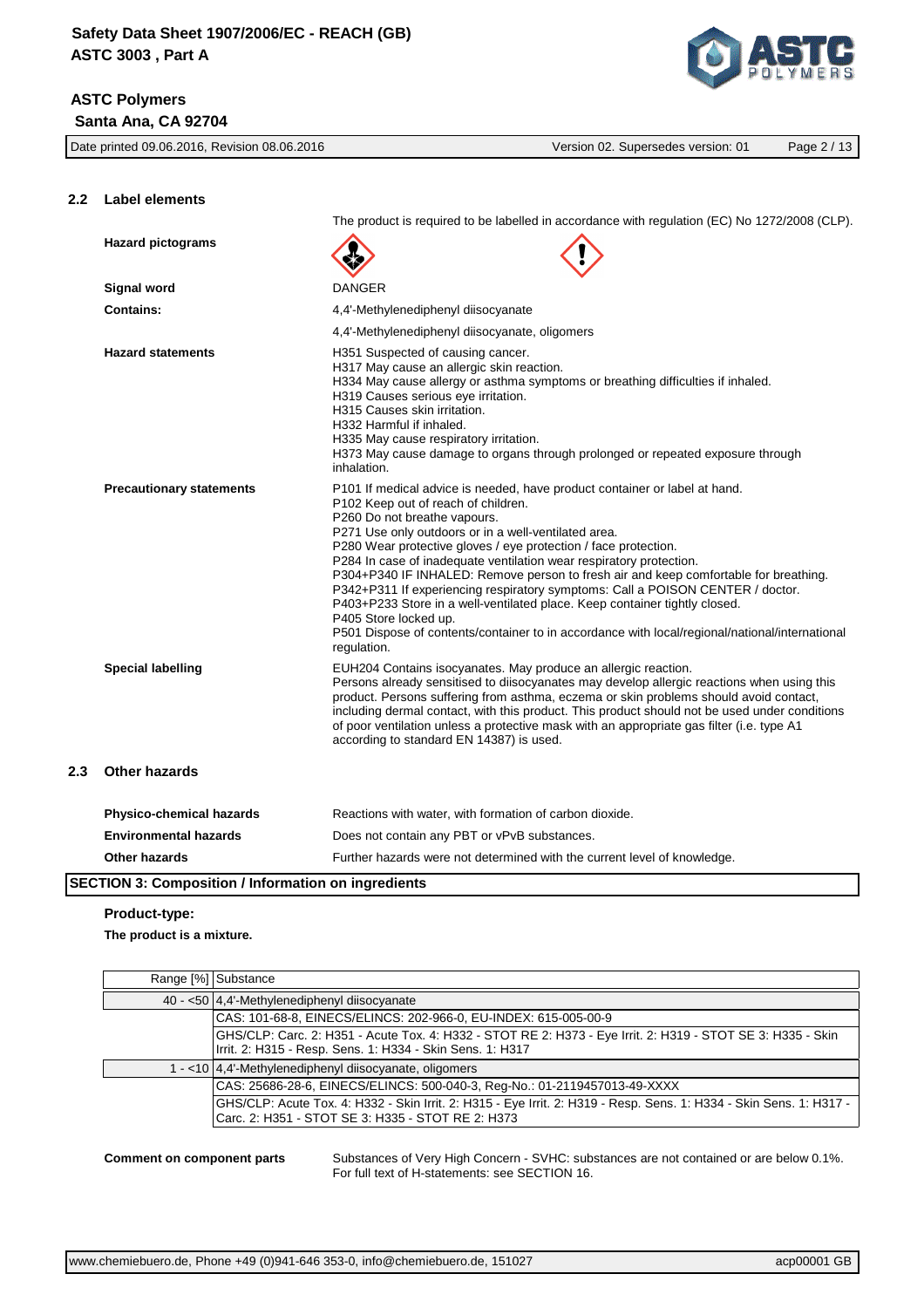Date printed 09.06.2016, Revision 08.06.2016 Version 02. Supersedes version: 01 Page 3 / 13

## **SECTION 4: First aid measures**

**SECTION 5: Fire-fighting measures**

| 4.1 | Description of first aid measures |                                                                                                                                                                                      |  |
|-----|-----------------------------------|--------------------------------------------------------------------------------------------------------------------------------------------------------------------------------------|--|
|     | <b>General information</b>        | Take off contaminated clothing and wash before reuse.<br>Symptoms of poisoning may not occur for many hours, therefore keep under medical<br>supervision for at least 48 hours.      |  |
|     | <b>Inhalation</b>                 | Remove the victim into fresh air and keep him calm.<br>In the event of symptoms seek medical treatment.                                                                              |  |
|     | <b>Skin contact</b>               | In case of contact with skin wash off immediately with soap and water.<br>Consult a doctor if skin irritation persists.                                                              |  |
|     | Eye contact                       | Rinse cautiously with water for several minutes. Remove contact lenses, if present and easy<br>to do. Continue rinsing.<br>If eye irritation persists: Get medical advice/attention. |  |
|     | Ingestion                         | Seek medical advice immediately.<br>Do not induce vomiting.<br>Rinse mouth.                                                                                                          |  |

#### **4.2 Most important symptoms and effects, both acute and delayed**

Allergic reactions Irritant effects

#### **4.3 Indication of any immediate medical attention and special treatment needed**

Treat symptomatically.

# **5.1 Extinguishing media Suitable extinguishing media** Carbon dioxide. Water spray jet. Dry powder. Foam. **Extinguishing media that must not be used** Full water jet. **5.2 Special hazards arising from the substance or mixture** Risk of formation of toxic pyrolysis products. Hydrogen cyanide (HCN). Nitrogen oxides (NOx). Carbon monoxide (CO) Carbon dioxide (CO2) **5.3 Advice for firefighters** Use self-contained breathing apparatus. Do not inhale explosion and/or combustion gases. Cool containers at risk with water spray jet. Fire residues and contaminated firefighting water must be disposed of in accordance within the local regulations. **SECTION 6: Accidental release measures 6.1 Personal precautions, protective equipment and emergency procedures** Ensure adequate ventilation. Wear suitable protective equipment. For personal protection see SECTION 8. Use breathing apparatus if exposed to vapours/aerosol. Keep people away and stay on the upwind side. **6.2 Environmental precautions**

Do not discharge into the drains/surface waters/groundwater.

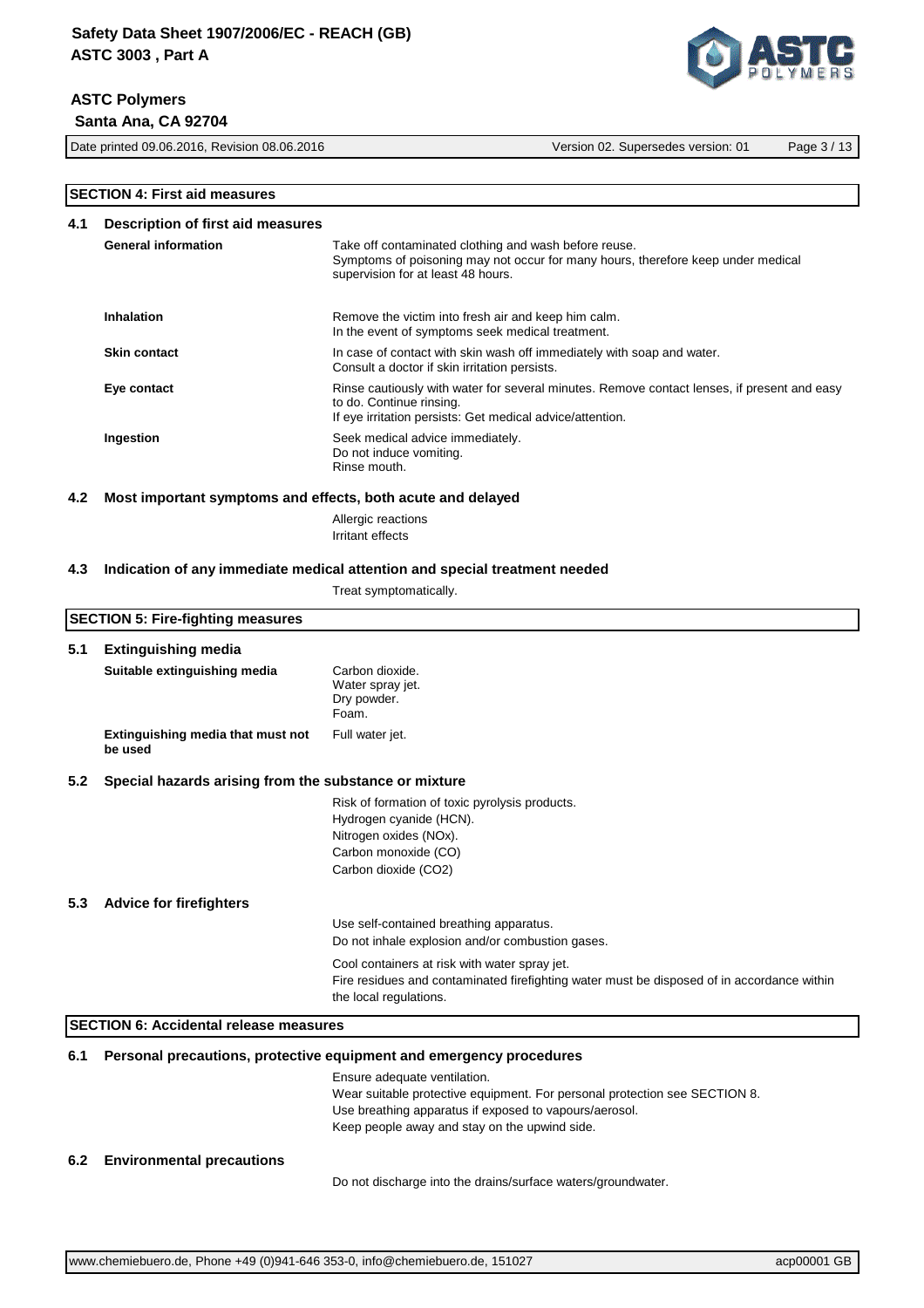**ASTC Polymers**



|     | Santa Ana, CA 92704                                          |                                                                                                                                                                                                                                                            |  |  |
|-----|--------------------------------------------------------------|------------------------------------------------------------------------------------------------------------------------------------------------------------------------------------------------------------------------------------------------------------|--|--|
|     | Date printed 09.06.2016, Revision 08.06.2016                 | Version 02. Supersedes version: 01<br>Page 4 / 13                                                                                                                                                                                                          |  |  |
| 6.3 | Methods and material for containment and cleaning up         |                                                                                                                                                                                                                                                            |  |  |
|     |                                                              | Take up with absorbent material (e.g. sand).<br>Dispose of absorbed material in accordance within the regulations.                                                                                                                                         |  |  |
| 6.4 | <b>Reference to other sections</b>                           |                                                                                                                                                                                                                                                            |  |  |
|     |                                                              | See SECTION 8+13                                                                                                                                                                                                                                           |  |  |
|     | <b>SECTION 7: Handling and storage</b>                       |                                                                                                                                                                                                                                                            |  |  |
| 7.1 | <b>Precautions for safe handling</b>                         |                                                                                                                                                                                                                                                            |  |  |
|     |                                                              | Use only in well-ventilated areas.<br>Provide suitable vacuuming at the processing area.<br>Avoid spilling in enclosed areas.<br>Avoid contact with eyes and skin. Use personal protective equipment.                                                      |  |  |
|     |                                                              | Do not eat, drink, smoke or take drugs at work.<br>After worktime and before work breaks the affected skin areas must be thoroughly cleaned.<br>Use barrier skin cream.<br>Take off contaminated clothing and wash before reuse.                           |  |  |
| 7.2 | Conditions for safe storage, including any incompatibilities |                                                                                                                                                                                                                                                            |  |  |
|     |                                                              | Prevent penetration into the ground.<br>Keep only in original container.                                                                                                                                                                                   |  |  |
|     |                                                              | Do not store together with oxidizing agents.<br>Do not store together with food and animal food/diet.                                                                                                                                                      |  |  |
|     |                                                              | Keep container tightly closed.<br>Keep container in a well-ventilated place.<br>Protect from heat/overheating.<br>Keep in a cool place. Store in a dry place.<br>Protect from atmospheric moisture and water.<br>Keep locked up, out of reach of children. |  |  |
| 7.3 | Specific end use(s)                                          |                                                                                                                                                                                                                                                            |  |  |
|     |                                                              | See product use, SECTION 1.2                                                                                                                                                                                                                               |  |  |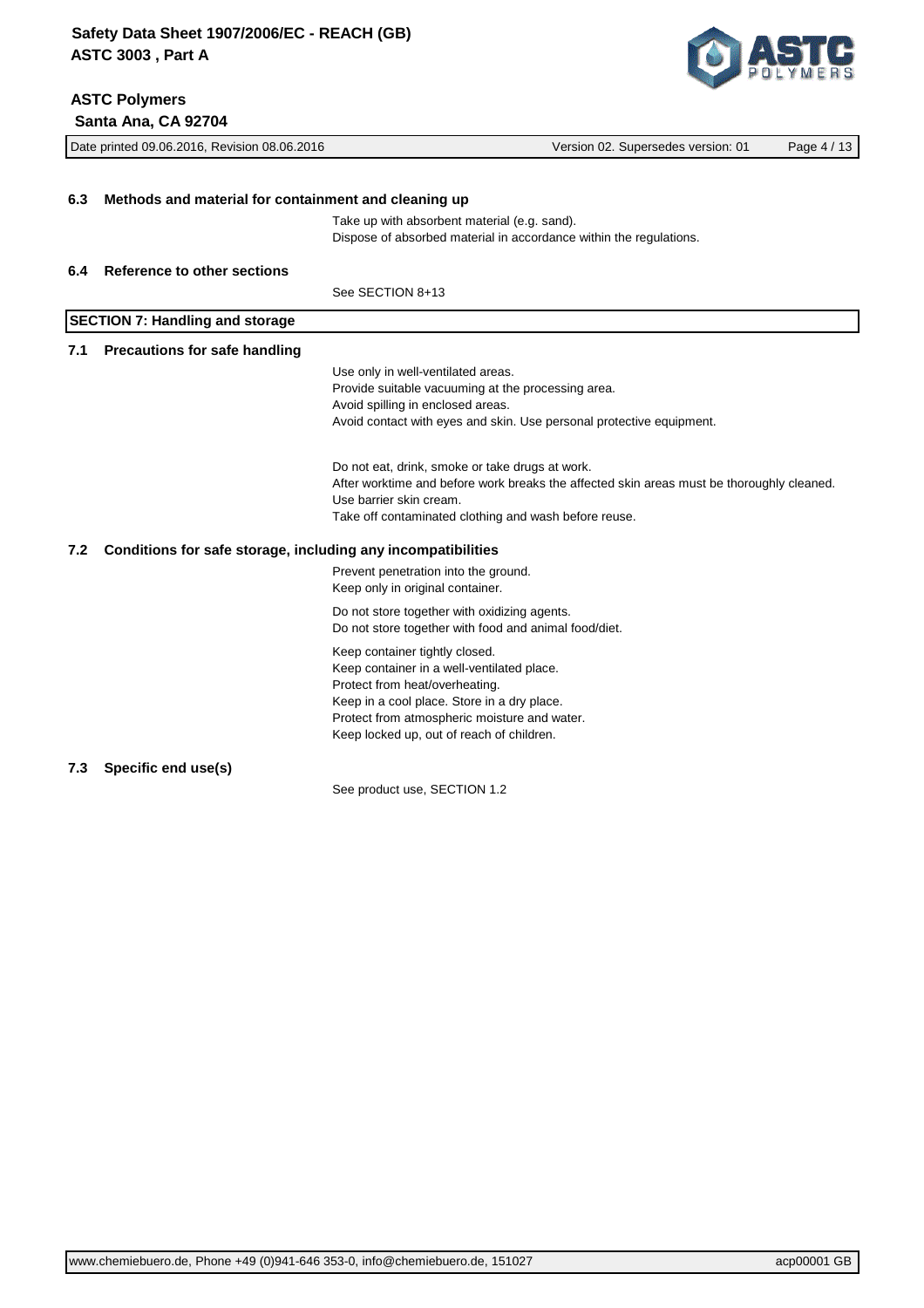# **ASTC Polymers**

 **Santa Ana, CA 92704**

Date printed 09.06.2016, Revision 08.06.2016 Version 02. Supersedes version: 01 Page 5 / 13

## **SECTION 8: Exposure controls / personal protection**

## **8.1 Control parameters**

**Ingredients with occupational exposure limits to be monitored (GB)**

| Substance                                                                 |
|---------------------------------------------------------------------------|
| 4.4'-Methylenediphenyl diisocyanate                                       |
| CAS: 101-68-8, EINECS/ELINCS: 202-966-0, EU-INDEX: 615-005-00-9           |
| Long-term exposure: 0,02 mg/m <sup>3</sup> , as NCO, Sen                  |
| Short-term exposure (15-minute): 0.07 mg/m <sup>3</sup>                   |
| 4,4'-Methylenediphenyl diisocyanate, oligomers                            |
| CAS: 25686-28-6, EINECS/ELINCS: 500-040-3, Req-No.: 01-2119457013-49-XXXX |
| Long-term exposure: 0,02 mg/m <sup>3</sup> , as NCO, Sen                  |
| Short-term exposure (15-minute): 0.07 mg/m <sup>3</sup>                   |

## **DNEL**

| Substance                                                                               |
|-----------------------------------------------------------------------------------------|
| 4,4'-Methylenediphenyl diisocyanate, oligomers, CAS: 25686-28-6                         |
| Industrial, dermal, Acute - systemic effects: 50 mg/kg bw/day.                          |
| Industrial, inhalative, Long-term - local effects: 0.05 mg/m <sup>3</sup> .             |
| Industrial, inhalative, Long-term - systemic effects: 0,05 mg/m <sup>3</sup> .          |
| general population, oral, Acute - systemic effects: 20 mg/kg bw/day.                    |
| general population, dermal, Acute - systemic effects: 25 mg/kg bw/day.                  |
| general population, inhalative, Long-term - local effects: 0,025 mg/m <sup>3</sup> .    |
| general population, inhalative, Long-term - systemic effects: 0,025 mg/m <sup>3</sup> . |

#### **PNEC**

| Substance                                                       |
|-----------------------------------------------------------------|
| 4,4'-Methylenediphenyl diisocyanate, oligomers, CAS: 25686-28-6 |
| soil, 1 mg/kg.                                                  |
| sewage treatment plants (STP), 1 mg/l.                          |
| seawater, 0,1 mg/l.                                             |
| freshwater, 1 mg/l.                                             |

## **8.2 Exposure controls**

| Additional advice on system design                             | Ensure adequate ventilation on workstation.<br>Measurement methods for taking workplace measurements must meet the performance<br>requirements of DIN EN 482. For example, recommendations are given in the IFA's list of<br>hazardous substances.                                                                 |
|----------------------------------------------------------------|--------------------------------------------------------------------------------------------------------------------------------------------------------------------------------------------------------------------------------------------------------------------------------------------------------------------|
| Eye protection                                                 | Safety glasses. (EN 166:2001)                                                                                                                                                                                                                                                                                      |
| <b>Hand protection</b>                                         | 0,7 mm: Butyl rubber, >120 min (EN 374-1/-2/-3).<br>The details concerned are recommendations. Please contact the glove supplier for further<br>information.                                                                                                                                                       |
| <b>Skin protection</b>                                         | Light protective clothing.                                                                                                                                                                                                                                                                                         |
| Other                                                          | Avoid contact with eyes and skin.<br>Do not breathe vapour/spray.<br>Personal protective equipment should be selected specifically for the working place,<br>depending on concentration and quantity handled. The resistance of this equipment to<br>chemicals should be ascertained with the respective supplier. |
| <b>Respiratory protection</b>                                  | Breathing apparatus in the event of high concentrations.<br>Short term: filter apparatus, combination filter B-P2. (DIN EN 14387)                                                                                                                                                                                  |
| <b>Thermal hazards</b>                                         | none                                                                                                                                                                                                                                                                                                               |
| Delimitation and monitoring of the<br>environmental exposition | Comply with applicable environmental regulations limiting discharge to air, water and soil.                                                                                                                                                                                                                        |

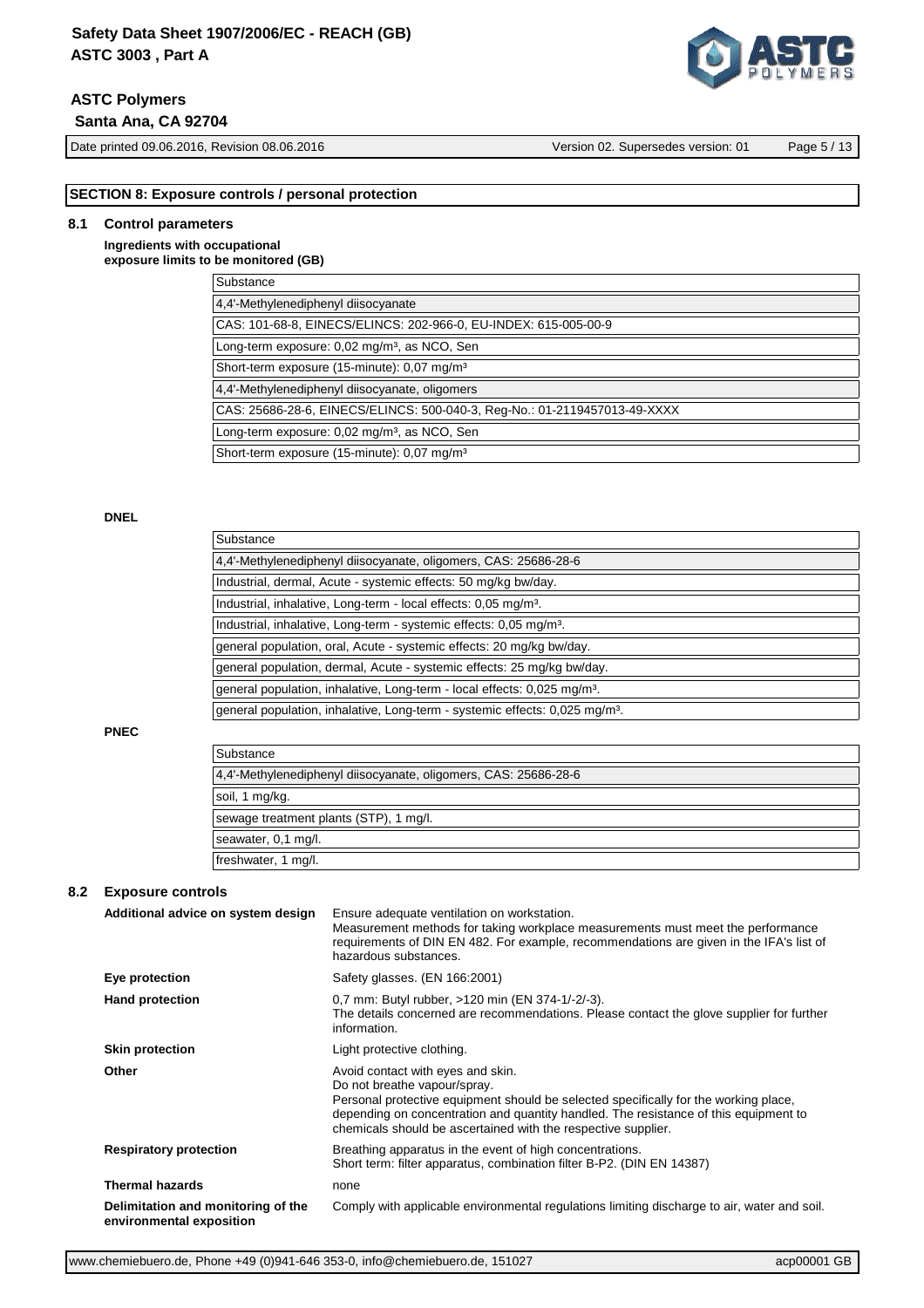# **ASTC Polymers Santa Ana, CA 92704**

Date printed 09.06.2016, Revision 08.06.2016 Version 02. Supersedes version: 01 Page 6 / 13

**SECTION 9: Physical and chemical properties**

| 9.1 | Information on basic physical and chemical properties             |                           |
|-----|-------------------------------------------------------------------|---------------------------|
|     | Form                                                              | liquid                    |
|     | Color                                                             | vellowish                 |
|     | Odor                                                              | characteristic            |
|     | <b>Odour threshold</b>                                            | No information available. |
|     | pH-value                                                          | not applicable            |
|     | pH-value [1%]                                                     | not applicable            |
|     | <b>Boiling point [°C]</b>                                         | > 280                     |
|     | Flash point [°C]                                                  | >60                       |
|     | Flammability (solid, gas) [°C]                                    | not applicable            |
|     | Lower explosion limit                                             | No information available. |
|     | <b>Upper explosion limit</b>                                      | No information available. |
|     | <b>Oxidising properties</b>                                       | no                        |
|     | Vapour pressure/gas pressure [kPa]                                | No information available. |
|     | Density [g/ml]                                                    | No information available. |
|     | Bulk density [kg/m <sup>3</sup> ]                                 | not applicable            |
|     | Solubility in water                                               | reacts with water         |
|     | Partition coefficient [n-octanol/water] No information available. |                           |
|     | <b>Viscosity</b>                                                  | 300 cps                   |
|     | Relative vapour density determined<br>in air                      | No information available. |
|     | <b>Evaporation speed</b>                                          | No information available. |
|     | Melting point [°C]                                                | No information available. |
|     | Autoignition temperature [°C]                                     | No information available. |
|     | Decomposition temperature [°C]                                    | No information available. |
| 9.2 | <b>Other information</b>                                          |                           |
|     |                                                                   | none                      |
|     | <b>SECTION 10: Stability and reactivity</b>                       |                           |

# **10.1 Reactivity**

No dangerous reactions known if used as directed. Reactions with water, with formation of carbon dioxide. In closed containers rise of pressure. Polymerized by contact with water, alcohols, amines or alkalis.

## **10.2 Chemical stability**

Stable under normal ambient conditions (ambient temperature).

## **10.3 Possibility of hazardous reactions**

Reactions with water, with formation of carbon dioxide. Reactions with alcohols, amines, aqueous acids and alkalies.

#### **10.4 Conditions to avoid**

See SECTION 7.2.

## **10.5 Incompatible materials**

See SECTION 10.3.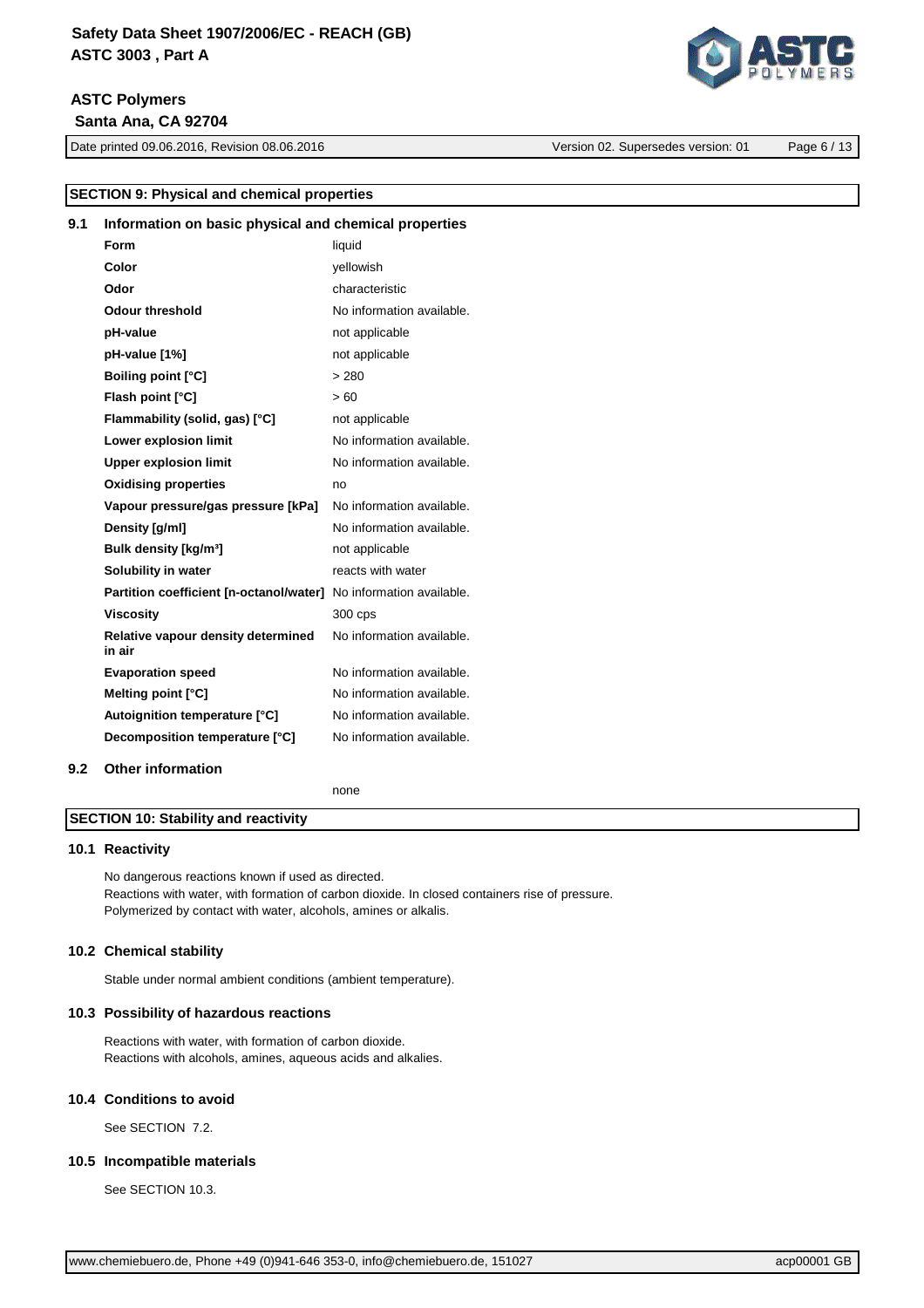Date printed 09.06.2016, Revision 08.06.2016 Version 02. Supersedes version: 01 Page 7 / 13

No hazardous decomposition products known. In the event of fire: See SECTION 5.

## **SECTION 11: Toxicological information**

## **11.1 Information on toxicological effects**

#### **Acute toxicity**

| Substance                                                       |
|-----------------------------------------------------------------|
| 4,4'-Methylenediphenyl diisocyanate, CAS: 101-68-8              |
| LD50, dermal, Rabbit: > 9000 mg/kg.                             |
| LD50, oral, Rat: > 5000 mg/kg.                                  |
| LC50, inhalativ (mist), Human: $> 2,24$ mg/l (Lit.).            |
| LC50, inhalative, Rat: 0,49 mg/l/4h (Lit.).                     |
| 4,4'-Methylenediphenyl diisocyanate, oligomers, CAS: 25686-28-6 |
| $NOEC: < 4$ mg/m <sup>3</sup> /90d ( $OECD$ 413).               |
| NOEC: 0.2 mg/m <sup>3</sup> (OECD 453).                         |
| LD50, dermal, Rabbit: > 9400 mg/kg.                             |
| LD50, oral, Rat (female): $>$ 5000 mg/kg.                       |
| LC50, inhalative, Rat: 0,49 mg/l/4h.                            |
| NOAEL, Rat: 12 mg/m <sup>3</sup> (OECD 414).                    |

| Serious eye damage/irritation                         | Toxicological data of complete product are not available.<br>Irritant<br>Calculation method                                                                                                                                                                                                  |
|-------------------------------------------------------|----------------------------------------------------------------------------------------------------------------------------------------------------------------------------------------------------------------------------------------------------------------------------------------------|
| Skin corrosion/irritation                             | Toxicological data of complete product are not available.<br>Irritant<br>Calculation method                                                                                                                                                                                                  |
| Respiratory or skin sensitisation                     | Toxicological data of complete product are not available.<br>May cause an allergic skin reaction.<br>May cause allergy or asthma symptoms or breathing difficulties if inhaled.<br>Calculation method                                                                                        |
| Specific target organ toxicity -<br>single exposure   | Toxicological data of complete product are not available.<br>May cause respiratory irritation.<br>Calculation method                                                                                                                                                                         |
| Specific target organ toxicity -<br>repeated exposure | Toxicological data of complete product are not available.<br>May cause damage to organs through prolonged or repeated exposure.<br>Calculation method                                                                                                                                        |
| <b>Mutagenicity</b>                                   | Toxicological data of complete product are not available.<br>Does not contain a relevant substance that meets the classification criteria.                                                                                                                                                   |
| <b>Reproduction toxicity</b>                          | Toxicological data of complete product are not available.<br>Does not contain a relevant substance that meets the classification criteria.                                                                                                                                                   |
| Carcinogenicity                                       | Toxicological data of complete product are not available.<br>Suspected of causing cancer.<br>Calculation method                                                                                                                                                                              |
| <b>Aspiration hazard</b>                              | Based on the available information, the classification criteria are not fulfilled.                                                                                                                                                                                                           |
| <b>General remarks</b>                                |                                                                                                                                                                                                                                                                                              |
|                                                       | The toxicity data listed pertaining to the ingredients are intended for those working in the<br>medicinal professions, experts for occupational health and safety and toxicologists. The<br>toxicity data pertaining to the ingredients were supplied by the manufacturers of raw materials. |

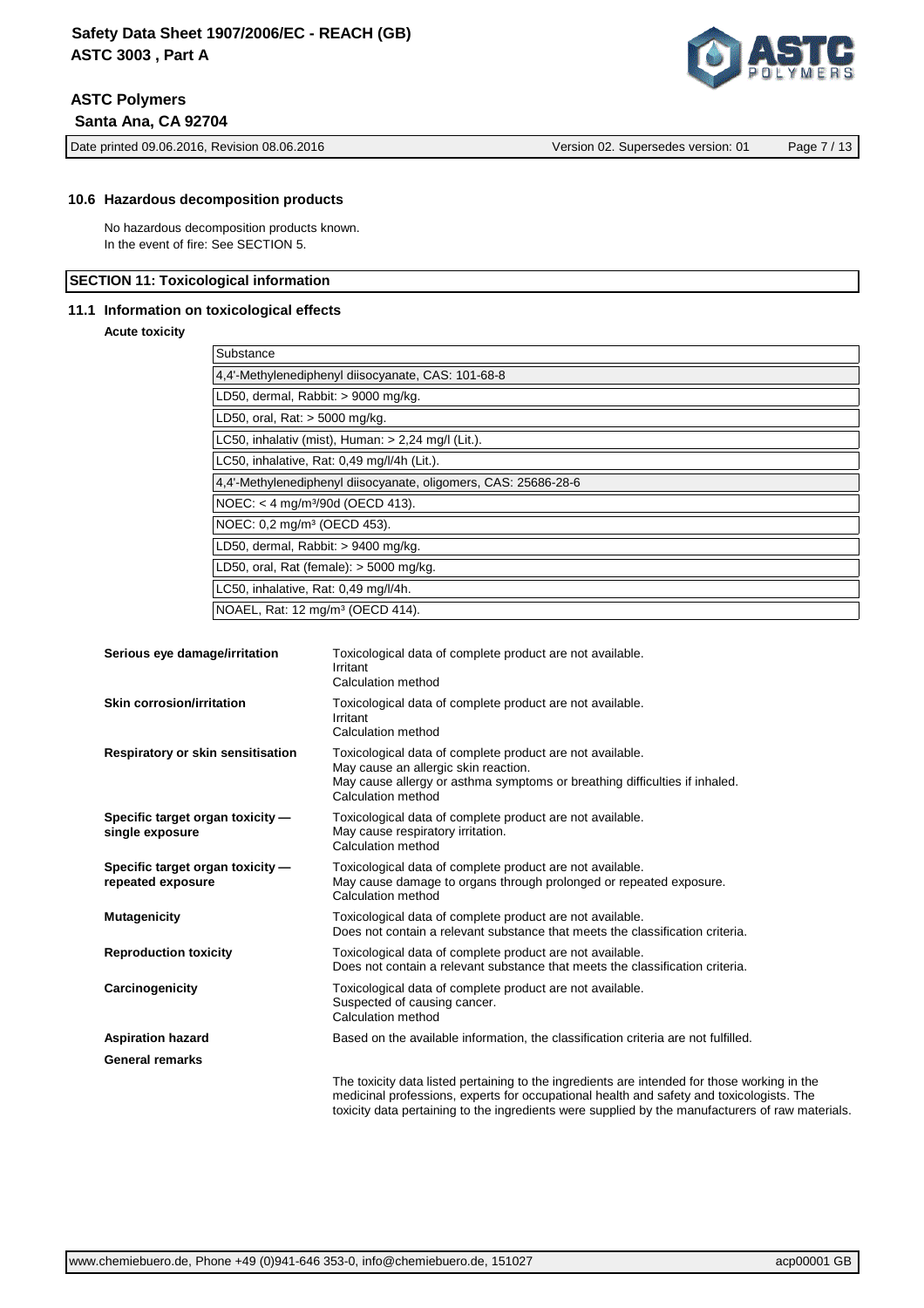# **ASTC Polymers Santa Ana, CA 92704**

Date printed 09.06.2016, Revision 08.06.2016 Version 02. Supersedes version: 01 Page 8 / 13

## **SECTION 12: Ecological information**

#### **12.1 Toxicity**

| Substance                                                       |
|-----------------------------------------------------------------|
| 4.4'-Methylenediphenyl diisocyanate, CAS: 101-68-8              |
| EC50, (24h), Daphnia magna: 0,35 mg/L (Lit.).                   |
| IC50, (72h), Desmodesmus subspicatus: 1,5 mg/L (Lit.).          |
| 4,4'-Methylenediphenyl diisocyanate, oligomers, CAS: 25686-28-6 |
| LC50, (96h), fish: > 1000 mg/l (OECD 203).                      |
| EC50, (24h), Daphnia magna: > 1000 mg/l (OECD 202).             |
| EC50, Bacteria: > 100 mg/l/3h (OECD 209).                       |
| EC50, (72h), Algae: > 1640 mg/l (OECD 201).                     |
| NOEC, (21d), Daphnia magna: > 10 mg/l (OECD 211).               |

## **12.2 Persistence and degradability**

| <b>Behaviour in environment</b><br>compartments | No information available.                                                |
|-------------------------------------------------|--------------------------------------------------------------------------|
| Behaviour in sewage plant                       | No information available.                                                |
| <b>Biological degradability</b>                 | CAS 101-68-8: 0%, 28d (OECD 302C)<br>CAS 25686-28-6: 0%, 28d (OECD 302C) |

#### **12.3 Bioaccumulative potential**

Log Pow: 4,51 (CAS 101-68-8) BCF: 200 (CAS 101-68-8) Log Pow: 8,56 (CAS 25686-28-6) BCF: 200 (CAS 25686-28-6)

#### **12.4 Mobility in soil**

No information available.

#### **12.5 Results of PBT and vPvB assessment**

Based on all available information not to be classified as PBT or vPvB respectively.

#### **12.6 Other adverse effects**

The product is insoluble in water. Ecological data of complete product are not available. The toxicity data pertaining to the ingredients were supplied by the manufacturers of raw materials.

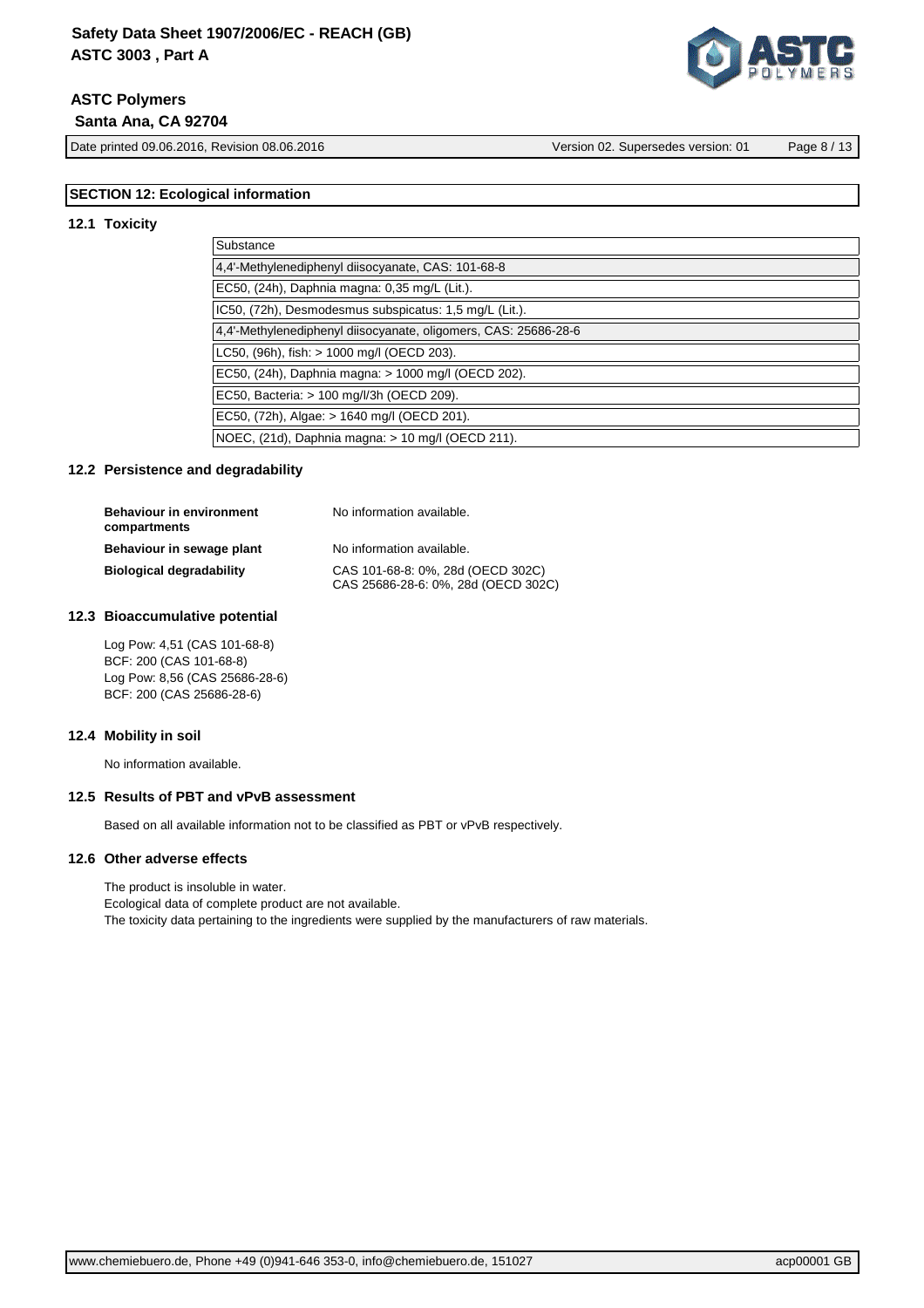# **ASTC Polymers Santa Ana, CA 92704**

[www.chemiebuero.de,](http://www.chemiebuero.de) Phone +49 (0)941-646 353-0, [info@chemiebuero.de,](mailto:info@chemiebuero.de) 151027 accomplement of the acp00001 GB

# **SECTION 13: Disposal considerations**

## **13.1 Waste treatment methods**

Waste material must be disposed of in accordance with the Directive on waste 2008/98/EC as well as other national and local regulations. It is not possible to determine a waste code for this product in accordance with the European Waste Catalogue (EWC) since it is only possible to classify it according to how it is used by the customer. The waste code is to be determined within the EU in liaison with the waste-disposal operator.

## **Product**

|                         | Dispose of as hazardous waste.                                                                                       |
|-------------------------|----------------------------------------------------------------------------------------------------------------------|
| Waste no. (recommended) | 080501*                                                                                                              |
| Contaminated packaging  |                                                                                                                      |
|                         | Uncontaminated packaging may be taken for recycling.<br>Contaminated packing should be disposed of as product waste. |
| Waste no. (recommended) | 150110*<br>150104                                                                                                    |

## **SECTION 14: Transport information**

| 14.1 UN number                                                    |                                                                            |
|-------------------------------------------------------------------|----------------------------------------------------------------------------|
| Transport by land according to<br><b>ADR/RID</b>                  | not applicable                                                             |
| Inland navigation (ADN)                                           | not applicable                                                             |
| Marine transport in accordance with not applicable<br><b>IMDG</b> |                                                                            |
| Air transport in accordance with IATA not applicable              |                                                                            |
| 14.2 UN proper shipping name                                      |                                                                            |
| Transport by land according to<br><b>ADR/RID</b>                  | NO DANGEROUS GOODS                                                         |
| Inland navigation (ADN)                                           | NO DANGEROUS GOODS                                                         |
| <b>IMDG</b>                                                       | Marine transport in accordance with    NOT CLASSIFIED AS "DANGEROUS GOODS" |
|                                                                   | Air transport in accordance with IATA NOT CLASSIFIED AS "DANGEROUS GOODS"  |
| 14.3 Transport hazard class(es)                                   |                                                                            |
| Transport by land according to<br><b>ADR/RID</b>                  | not applicable                                                             |
| Inland navigation (ADN)                                           | not applicable                                                             |
| Marine transport in accordance with not applicable<br><b>IMDG</b> |                                                                            |
| Air transport in accordance with IATA not applicable              |                                                                            |



Date printed 09.06.2016, Revision 08.06.2016 Version 02. Supersedes version: 01 Page 9 / 13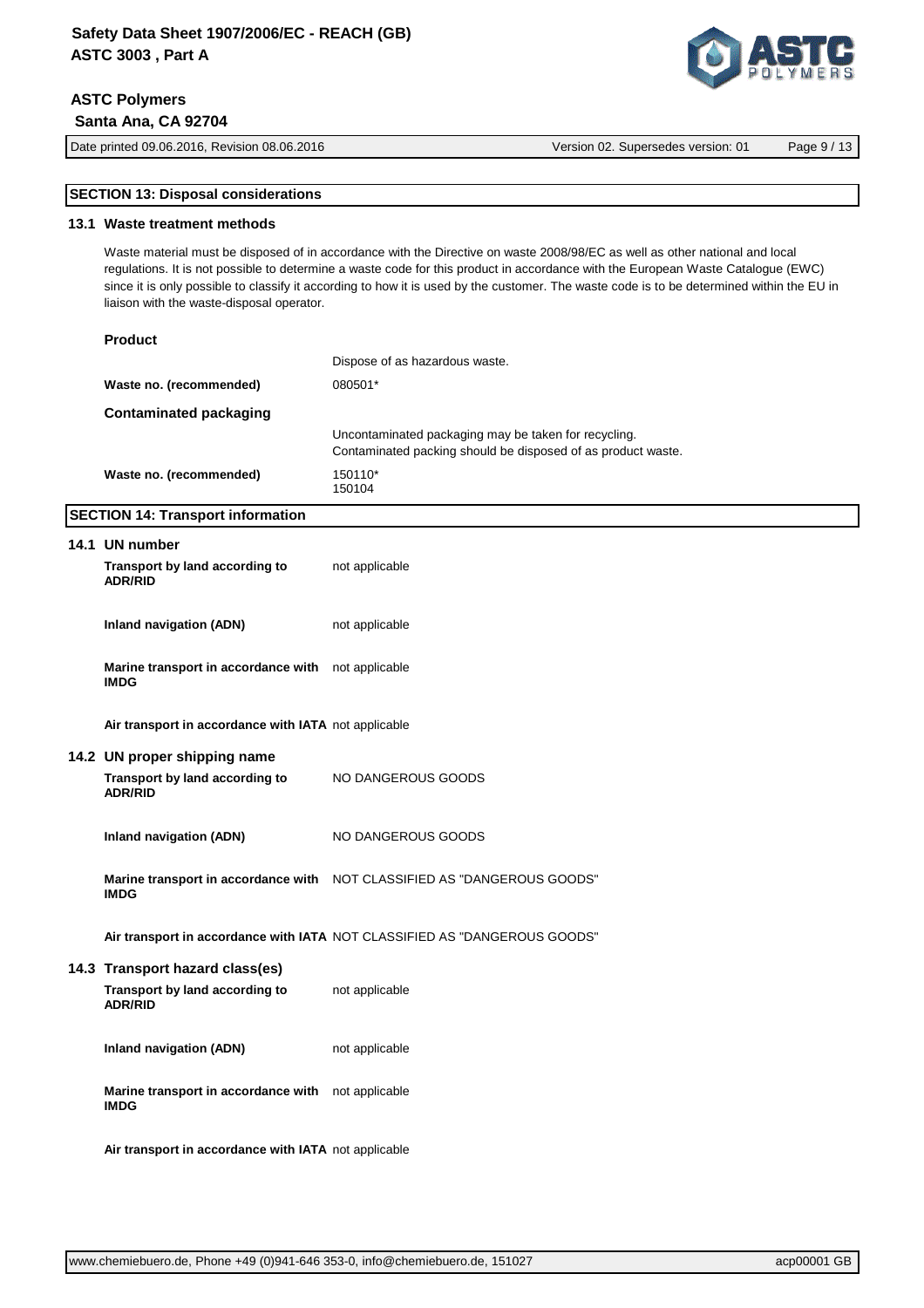# **ASTC Polymers**

 **Santa Ana, CA 92704**



| Date printed 09.06.2016, Revision 08.06.2016 | Version 02. Supersedes version: 01 | Page 10 / 13 |
|----------------------------------------------|------------------------------------|--------------|

| 14.4 Packing group<br>Transport by land according to<br><b>ADR/RID</b>         | not applicable |
|--------------------------------------------------------------------------------|----------------|
| Inland navigation (ADN)                                                        | not applicable |
| Marine transport in accordance with<br><b>IMDG</b>                             | not applicable |
| Air transport in accordance with IATA not applicable                           |                |
| 14.5 Environmental hazards<br>Transport by land according to<br><b>ADR/RID</b> | no             |
| Inland navigation (ADN)                                                        | no             |
| Marine transport in accordance with<br><b>IMDG</b>                             | no             |
| Air transport in accordance with IATA no                                       |                |

## **14.6 Special precautions for user**

Relevant information under SECTION 6 to 8.

## **14.7 Transport in bulk according to Annex II of MARPOL and the IBC Code**

not applicable

| <b>SECTION 15: Regulatory information</b> |  |
|-------------------------------------------|--|
|                                           |  |

# **15.1 Safety, health and environmental regulations/legislation specific for the substance or mixture**

| <b>EEC-REGULATIONS</b>                          | 1991/689 (2001/118); 1999/13; 2004/42; 648/2004; 1907/2006 (REACH); 1272/2008;<br>75/324/EEC (2008/47/EC); 453/2010/EC; (EU) 2015/830 |
|-------------------------------------------------|---------------------------------------------------------------------------------------------------------------------------------------|
| <b>TRANSPORT-REGULATIONS</b>                    | DOT-Classification, ADR (2015); IMDG-Code (2015, 37. Amdt.); IATA-DGR (2016).                                                         |
| <b>NATIONAL REGULATIONS (GB):</b>               | EH40/2005 Workplace exposure limits (Second edition, published December 2011).<br>CHIP 3/ CHIP 4                                      |
| - Observe employment restrictions<br>for people | Observe employment restrictions for mothers-to-be and nursing mothers. Observe<br>employment restrictions for young people.           |
| - VOC (1999/13/CE)                              | 0%                                                                                                                                    |

#### **15.2 Chemical safety assessment**

not applicable

# **SECTION 16: Other information**

#### **16.1 Hazard statements (SECTION 03)**

H317 May cause an allergic skin reaction.

H334 May cause allergy or asthma symptoms or breathing difficulties if inhaled.

H315 Causes skin irritation.

H335 May cause respiratory irritation.

H319 Causes serious eye irritation.

H373 May cause damage to organs through prolonged or repeated exposure.

H332 Harmful if inhaled.

H351 Suspected of causing cancer.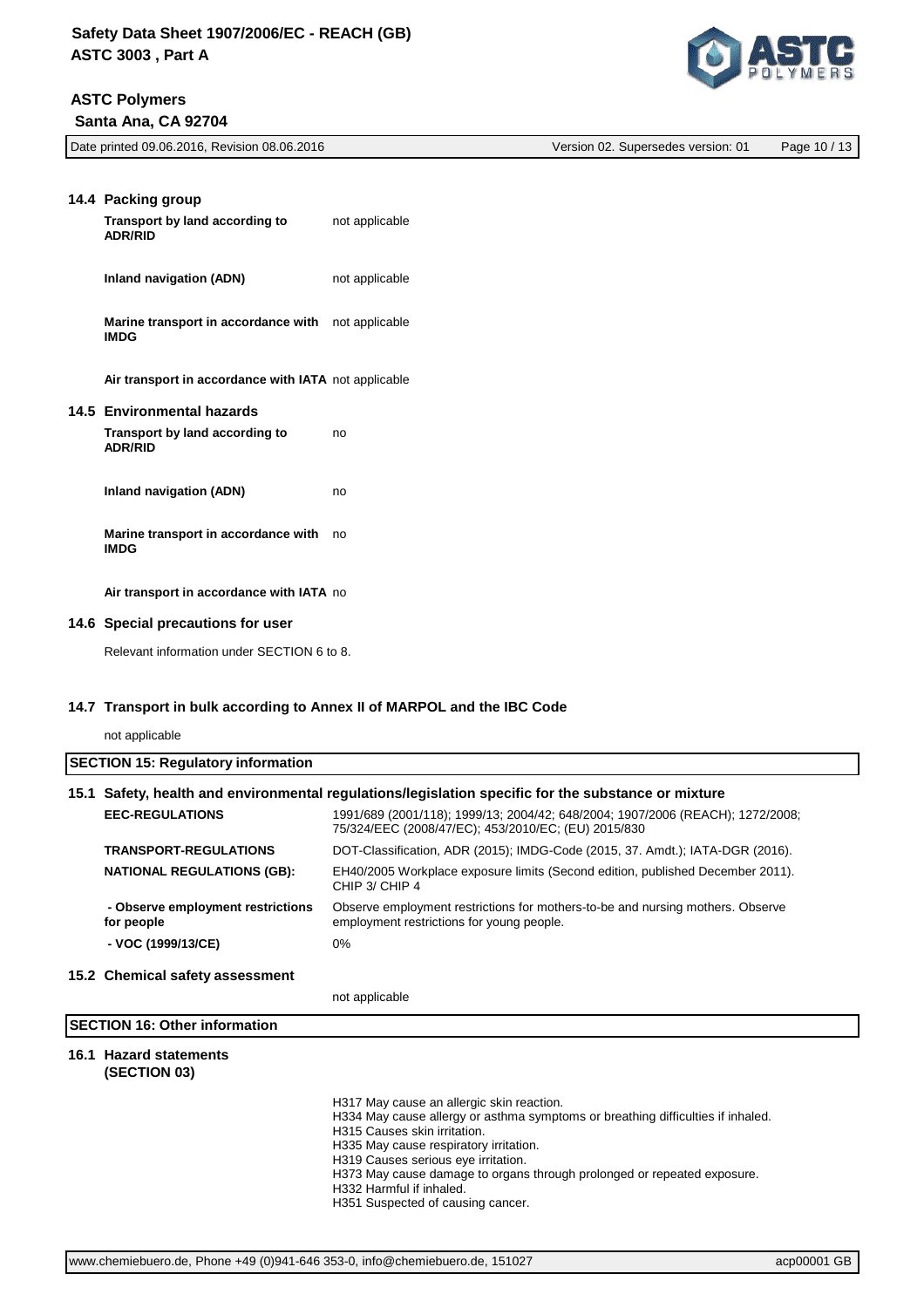

Date printed 09.06.2016, Revision 08.06.2016 Version 02. Supersedes version: 01 Page 11 / 13

#### **16.2 Abbreviations and acronyms:**

ADR = Accord européen relatif au transport international des marchandises Dangereuses par **Route** 

RID = Règlement concernant le transport international ferroviaire de marchandises dangereuses

ADN = Accord européen relatif au transport international des marchandises dangereuses par voie de navigation intérieure

CAS = Chemical Abstracts Service

CLP = Classification, Labelling and Packaging

- DMEL = Derived Minimum Effect Level
- DNEL = Derived No Effect Level
- EC50 = Median effective concentration
- ECB = European Chemicals Bureau
- EEC = European Economic Community
- EINECS = European Inventory of Existing Commercial Chemical Substances
- ELINCS = European List of Notified Chemical Substances
- GHS = Globally Harmonized System of Classification and Labelling of Chemicals

IATA = International Air Transport Association

IBC-Code = International Code for the Construction and Equipment of Ships carrying Dangerous Chemicals in Bulk

IC50 = Inhibition concentration, 50%

IMDG = International Maritime Code for Dangerous Goods

- IUCLID = International Uniform ChemicaL Information Database
- LC50 = Lethal concentration, 50%

LD50 = Median lethal dose

MARPOL = International Convention for the Prevention of Marine Pollution from Ships PBT = Persistent, Bioaccumulative and Toxic substance PNEC = Predicted No-Effect Concentration

REACH = Registration, Evaluation, Authorisation and Restriction of Chemicals

TLV®/TWA = Threshold limit value – time-weighted average

TLV®STEL = Threshold limit value – short-time exposure limit

VOC = Volatile Organic Compounds

vPvB = very Persistent and very Bioaccumulative

#### **16.3 Other information**

**Classification procedure** Carc. 2: H351 Suspected of causing cancer. (Calculation method) Skin Sens. 1: H317 May cause an allergic skin reaction. (Calculation method) Resp. Sens. 1: H334 May cause allergy or asthma symptoms or breathing difficulties if inhaled. (Calculation method) Eye Irrit. 2: H319 Causes serious eye irritation. (Calculation method) Skin Irrit. 2: H315 Causes skin irritation. (Calculation method) Acute Tox. 4: H332 Harmful if inhaled. (Calculation method) STOT SE 3: H335 May cause respiratory irritation. (Calculation method) STOT RE 2: H373 May cause damage to organs through prolonged or repeated exposure through inhalation. (Calculation method)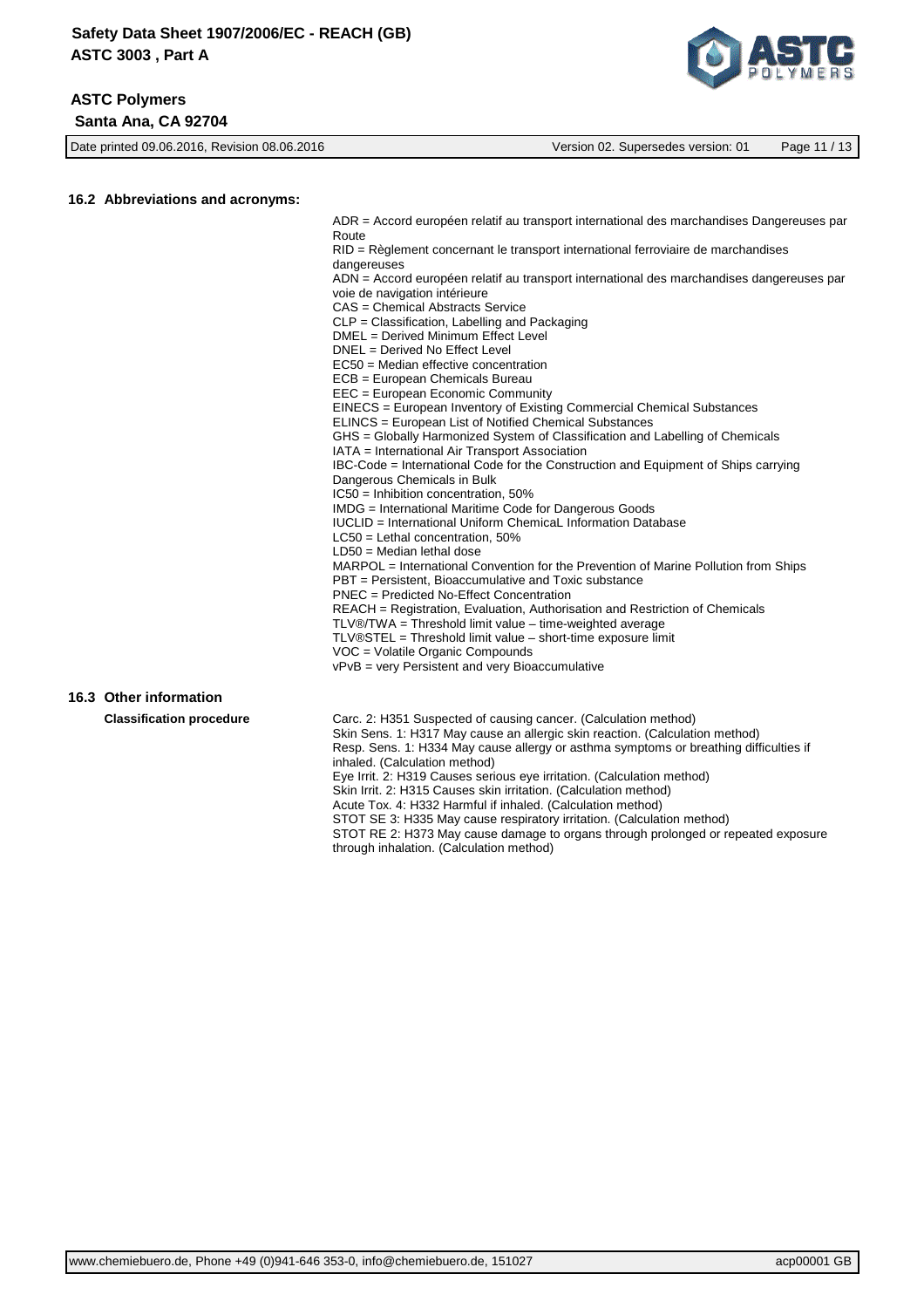# **ASTC Polymers Santa Ana, CA 92704**



| Date printed 09.06.2016, Revision 08.06.2016 | Version 02. Supersedes version: 01<br>Page 12 / 13                                                                                                                                                                        |
|----------------------------------------------|---------------------------------------------------------------------------------------------------------------------------------------------------------------------------------------------------------------------------|
| <b>Modified position</b>                     | SECTION 2 deleted: P305+P351+P338 IF IN EYES: Rinse cautiously with water for several<br>minutes. Remove contact lenses, if present and easy to do. Continue rinsing.                                                     |
|                                              | SECTION 2 been added: P342+P311 If experiencing respiratory symptoms: Call a POISON<br>CENTER / doctor.                                                                                                                   |
|                                              | SECTION 2 deleted: P308+P311 IF exposed or concerned: Call a POISON CENTER / doctor<br>$\mathcal{L}$ .                                                                                                                    |
|                                              | SECTION 2 been added: The product is required to be labelled in accordance with regulation<br>(EC) No 1272/2008 (CLP).                                                                                                    |
|                                              | SECTION 2 deleted: The product is classified and required to be labelled in accordance with<br><b>EC-Directives</b>                                                                                                       |
|                                              | SECTION 2 been added: P403+P233 Store in a well-ventilated place. Keep container tightly<br>closed.                                                                                                                       |
|                                              | SECTION 4 been added: Rinse mouth.                                                                                                                                                                                        |
|                                              | SECTION 4 been added: Take off contaminated clothing and wash before reuse.                                                                                                                                               |
|                                              | SECTION 4 been added: Symptoms of poisoning may not occur for many hours, therefore<br>keep under medical supervision for at least 48 hours.                                                                              |
|                                              | SECTION 4 been added: Do not induce vomiting.                                                                                                                                                                             |
|                                              | SECTION 4 deleted: Remove contaminated soaked clothing immediately and dispose of<br>safely.                                                                                                                              |
|                                              | SECTION 5 been added: Carbon monoxide (CO)                                                                                                                                                                                |
|                                              | SECTION 5 been added: Cool containers at risk with water spray jet.                                                                                                                                                       |
|                                              | SECTION 5 been added: Carbon dioxide (CO2)                                                                                                                                                                                |
|                                              | SECTION 6 deleted: Take up residues with absorbent material (e.g. sand).                                                                                                                                                  |
|                                              | SECTION 6 been added: Take up with absorbent material (e.g. sand).                                                                                                                                                        |
|                                              | SECTION 6 deleted: Take up mechanically.                                                                                                                                                                                  |
|                                              | SECTION 6 been added: Use breathing apparatus if exposed to vapours/aerosol.                                                                                                                                              |
|                                              | SECTION 6 deleted: Use personal protective clothing.                                                                                                                                                                      |
|                                              | SECTION 6 been added: Wear suitable protective equipment. For personal protection see<br>SECTION 8.                                                                                                                       |
|                                              | SECTION 6 been added: Keep people away and stay on the upwind side.                                                                                                                                                       |
|                                              | SECTION 7 been added: Avoid spilling in enclosed areas.                                                                                                                                                                   |
|                                              | SECTION 7 been added: Avoid contact with eyes and skin. Use personal protective<br>equipment.                                                                                                                             |
|                                              | SECTION 7 been added: Keep in a cool place. Store in a dry place.                                                                                                                                                         |
|                                              | SECTION 7 been added: Keep only in original container.                                                                                                                                                                    |
|                                              | SECTION 8 been added: Short term: filter apparatus, combination filter B-P2. (DIN EN 14387)                                                                                                                               |
|                                              | SECTION 8 deleted: See SECTION 6+7.                                                                                                                                                                                       |
|                                              | SECTION 8 deleted: Short term: filter apparatus, combination filter A-P2. (DIN EN 14387)                                                                                                                                  |
|                                              | SECTION 8 been added: Measurement methods for taking workplace measurements must<br>meet the performance requirements of DIN EN 482. For example, recommendations are<br>given in the IFA's list of hazardous substances. |
|                                              | SECTION 8 been added: Comply with applicable environmental regulations limiting discharge<br>to air, water and soil.                                                                                                      |
|                                              | SECTION 9 deleted: not applicable                                                                                                                                                                                         |
|                                              | SECTION 9 been added: No information available.                                                                                                                                                                           |
|                                              | SECTION 10 been added: Reactions with water, with formation of carbon dioxide. In closed<br>containers rise of pressure.                                                                                                  |
|                                              | SECTION 10 been added: In the event of fire: See SECTION 5.                                                                                                                                                               |
|                                              | SECTION 10 been added: Polymerized by contact with water, alcohols, amines or alkalis.                                                                                                                                    |
|                                              | SECTION 10 deleted: Water.                                                                                                                                                                                                |
|                                              | SECTION 10 been added: See SECTION 10.3.                                                                                                                                                                                  |
|                                              | SECTION 11 been added: Toxicological data of complete product are not available.                                                                                                                                          |
|                                              | SECTION 11 been added: Irritant                                                                                                                                                                                           |
|                                              | SECTION 11 deleted: not determined                                                                                                                                                                                        |